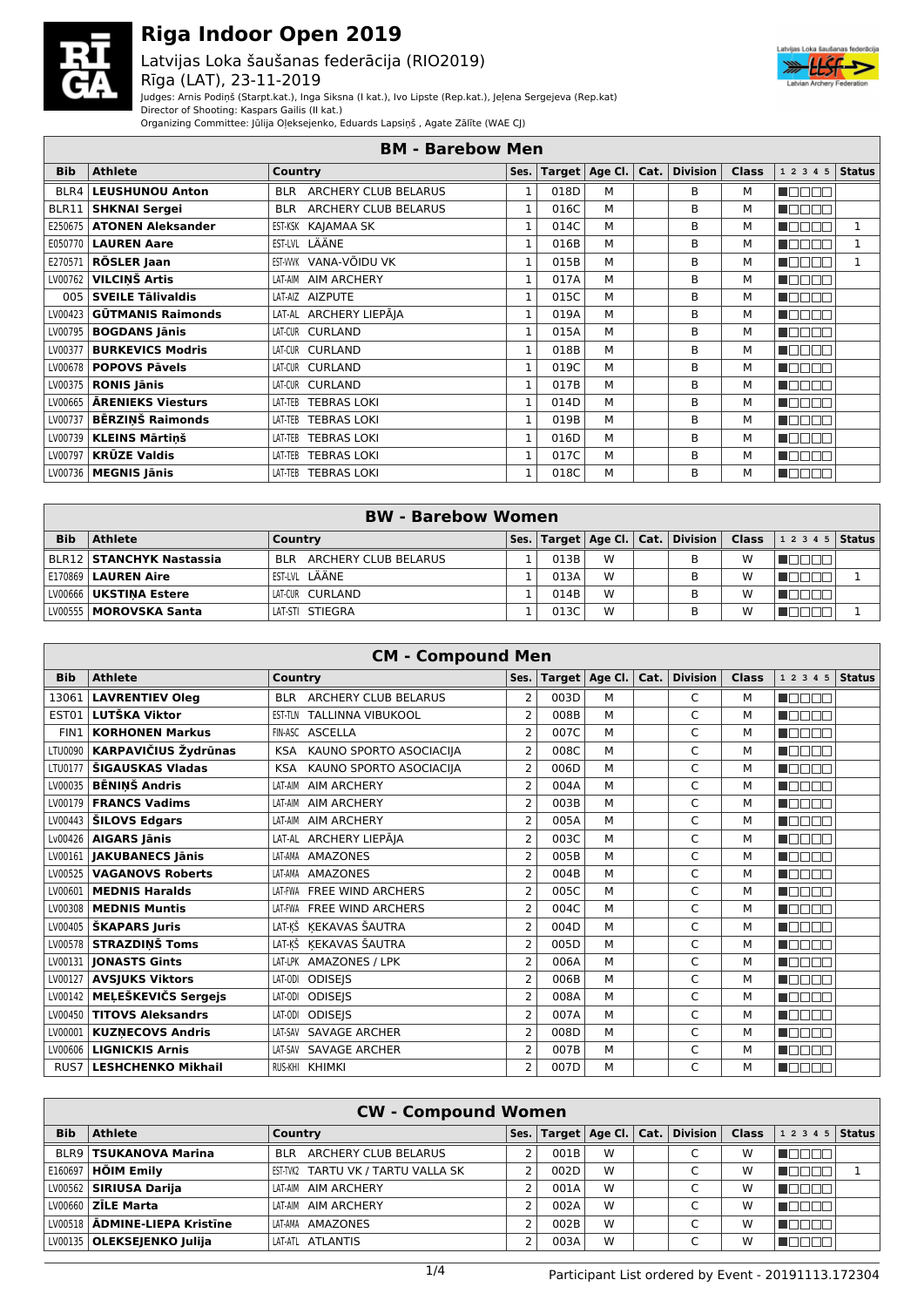

#### Latvijas Loka šaušanas federācija (RIO2019) Rīga (LAT), 23-11-2019



Judges: Arnis Podiņš (Starpt.kat.), Inga Siksna (I kat.), Ivo Lipste (Rep.kat.), Jeļena Sergejeva (Rep.kat) Director of Shooting: Kaspars Gailis (II kat.)

Organizing Committee: Jūlija Oļeksejenko, Eduards Lapsiņš , Agate Zālīte (WAE CJ)

|            | <b>CW - Compound Women</b>  |                           |  |      |   |  |                          |   |                                                                      |  |
|------------|-----------------------------|---------------------------|--|------|---|--|--------------------------|---|----------------------------------------------------------------------|--|
| <b>Bib</b> | <b>Athlete</b>              | Country                   |  |      |   |  |                          |   | Ses. Target   Age Cl.   Cat.   Division   Class   1 2 3 4 5   Status |  |
|            | LV00201   GASPERSONE Jūlija | LAT-FWA FREE WIND ARCHERS |  | 001C | W |  | $\sqrt{2}$               | w |                                                                      |  |
|            | LV00307   MEDNE Viva        | LAT-FWA FREE WIND ARCHERS |  | 002C | W |  | $\overline{\phantom{0}}$ | w |                                                                      |  |
|            | LV00527   KARĒLE Aleksandra | LAT-ODI ODISEIS           |  | 001D | W |  | $\overline{\phantom{0}}$ | W |                                                                      |  |

|            | <b>IM - Instinctive Men</b>   |                        |      |      |   |  |                                            |  |                |  |  |  |
|------------|-------------------------------|------------------------|------|------|---|--|--------------------------------------------|--|----------------|--|--|--|
| <b>Bib</b> | <b>Athlete</b>                | Country                | Ses. |      |   |  | Target   Age Cl.   Cat.   Division   Class |  | $12345$ Status |  |  |  |
|            | <b>FIN1   KORHONEN Markus</b> | <b>FIN-ASC ASCELLA</b> |      | 002D | М |  |                                            |  |                |  |  |  |
|            | LV00156   KOROLS Dmitrijs     | LAT-FRM FRAM           |      | 003B | М |  |                                            |  |                |  |  |  |
|            | 008 DZENIS Gintis             | LAT-LUB LUBĀNA         |      | 003A | M |  |                                            |  |                |  |  |  |
|            | 008 VEINBERGS Algars          | LAT-RI RĪGA            |      | 003C | М |  |                                            |  |                |  |  |  |
|            | LAT02   POSSE Māris           | LAT-SM SMILTENE        |      | 002C | М |  |                                            |  |                |  |  |  |

|            | <b>IW</b> - Instinctive Women  |                           |  |      |   |  |                                                                 |   |                |  |  |  |
|------------|--------------------------------|---------------------------|--|------|---|--|-----------------------------------------------------------------|---|----------------|--|--|--|
| <b>Bib</b> | <b>Athlete</b>                 | Country                   |  |      |   |  | $ $ Ses. $ $ Target $ $ Age Cl. $ $ Cat. $ $ Division $ $ Class |   | $12345$ Status |  |  |  |
|            | <b>BLR1   STAHIEVICH Kira</b>  | BLR ARCHERY CLUB BELARUS  |  | 001B | W |  |                                                                 | w | HETEL T        |  |  |  |
|            | E180770 <b>JÄRVE Pilleriin</b> | EST-TLN TALLINNA VIBUKOOL |  | 002B | W |  |                                                                 | W |                |  |  |  |
|            | $LV00024$ ZALITE Agate         | LAT-AIM AIM ARCHERY       |  | 001C | W |  |                                                                 | W | .              |  |  |  |
| 007        | <b>KUKMILKA Aiva</b>           | LAT-RI RĪGA               |  | 001A | W |  |                                                                 | w |                |  |  |  |

|                   |                           | <b>LM - Longbow Men</b>                    |              |      |                  |      |                 |              |              |               |
|-------------------|---------------------------|--------------------------------------------|--------------|------|------------------|------|-----------------|--------------|--------------|---------------|
| <b>Bib</b>        | <b>Athlete</b>            | Country                                    | Ses.         |      | Target   Age Cl. | Cat. | <b>Division</b> | <b>Class</b> | 1 2 3 4 5    | <b>Status</b> |
| BLR5              | <b>SHCHERBAKOV Ivan</b>   | <b>ARCHERY CLUB BELARUS</b><br><b>BIR</b>  | $\mathbf{1}$ | 006D | M                |      |                 | M            | <b>REBER</b> |               |
| E071189           | <b>KONTUS Urmas</b>       | KAJAMAA SK<br>EST-KSK                      | 1            | 011C | M                |      |                 | M            | MENT T       | $\mathbf{1}$  |
| EST <sub>02</sub> | <b>TENNER Heino</b>       | <b>TALLINNA VIBUKOOL</b><br><b>EST-TLN</b> | $\mathbf{1}$ | 009C | M                |      |                 | м            | n mana       |               |
| E170775           | <b>VILIBERG Lauri</b>     | <b>TALLINNA VIBUKOOL</b><br>EST-TLN        | $\mathbf{1}$ | 010C | M                |      |                 | м            | na an D      | $\mathbf{1}$  |
| LV00046           | <b>LAPSINŠ Eduards</b>    | <b>AMAZONES</b><br>LAT-AMA                 | 1            | 008C | M                |      |                 | M            | <b>RADOR</b> |               |
| LV00726           | <b>NESPORS Mārtinš</b>    | <b>AMAZONES</b><br>LAT-AMA                 | $\mathbf{1}$ | 007C | M                |      |                 | м            | n mana       |               |
| LV00028           | <b>PANCIS Aleksandrs</b>  | AMAZONES / JŪRMALA<br>LAT-AMI              | 1            | 010D | M                |      |                 | M            | n de se      |               |
| LV00592           | <b>ANDERSONS Märis</b>    | <b>FREE WIND ARCHERS</b><br>I AT-FWA       | $\mathbf{1}$ | 009A | M                |      |                 | M            | MA DEL 1     |               |
| LAT03             | <b>MARTINSONS Reinis</b>  | <b>FREE WIND ARCHERS</b><br>LAT-FWA        | $\mathbf{1}$ | 008D | M                |      |                 | M            | <b>RADAR</b> |               |
| LV00769           | <b>AMBAROVS Ainis</b>     | SAVAGE ARCHER<br>LAT-SAV                   | 1            | 006B | M                |      |                 | M            | n din bin    |               |
| LV00508           | <b>DREIMANIS Edgars</b>   | <b>SAVAGE ARCHER</b><br>LAT-SAV            | $\mathbf{1}$ | 011B | M                |      |                 | M            | n in Film    |               |
| LV00416           | <b>GREMZDE Jānis</b>      | <b>SAVAGE ARCHER</b><br>LAT-SAV            | $\mathbf{1}$ | 008B | м                |      |                 | M            | na mana      |               |
| LV00618           | <b>KIRILOVS Pēteris</b>   | <b>SAVAGE ARCHER</b><br>LAT-SAV            | $\mathbf{1}$ | 009B | M                |      |                 | M            | n dooc       |               |
| LV00779           | <b>LIGNICKIS Gunārs</b>   | <b>SAVAGE ARCHER</b><br>LAT-SAV            | $\mathbf{1}$ | 010B | M                |      |                 | M            | n an Dio     |               |
| LV00007           | <b>MELECIS Andris</b>     | <b>SAVAGE ARCHER</b><br>LAT-SAV            | 1            | 007B | M                |      |                 | M            | n mmmm       |               |
| LV00009           | <b>NOVADS Kristaps</b>    | <b>SAVAGE ARCHER</b><br>LAT-SAV            | 1            | 012B | M                |      |                 | M            | mana n       |               |
| LV00003           | <b>ŠVEICIS Andis</b>      | SAVAGE ARCHER<br>LAT-SAV                   | 1            | 012C | M                |      |                 | M            | manan s      |               |
| LV00012           | BĒRZINŠ SEN. Jānis        | LAT-STI STIEGRA                            | 1            | 007A | м                |      |                 | M            | n din bir    | $\mathbf{1}$  |
| LV00209           | <b>ZĀLĪTIS Ainars</b>     | LAT-STI STIEGRA                            | $\mathbf{1}$ | 006C | M                |      |                 | M            | a manar      | $\mathbf{1}$  |
| LV00184           | <b>AIGARS Kaspars</b>     | LAT-ZIE ZIEMELNIEKS                        | $\mathbf{1}$ | 011A | M                |      |                 | M            | n de de      |               |
| RUS4              | <b>DARKHANOV Valentin</b> | RUS-ARC ARCOTARGET                         | $\mathbf{1}$ | 012D | м                |      |                 | M            | na an D      |               |

|            | <b>LW - Longbow Women</b>      |                     |      |      |   |  |                                    |              |                |  |  |
|------------|--------------------------------|---------------------|------|------|---|--|------------------------------------|--------------|----------------|--|--|
| <b>Bib</b> | <b>Athlete</b>                 | Country             | Ses. |      |   |  | Target   Age Cl.   Cat.   Division | <b>Class</b> | $12345$ Status |  |  |
|            | E190976   SIRKEL-SUVISTE Inge  | EST-KSK KAJAMAA SK  |      | 004D | W |  |                                    | w            |                |  |  |
|            | LAT04   GOLUBKOVA Anna         | LAT LATVIA          |      | 004B | W |  |                                    | w            | IUUUL          |  |  |
|            | LV00724   IESALNIECE Paula     | LAT-AMA AMAZONES    |      | 005A | W |  |                                    | w            |                |  |  |
|            | LV00595 <b>  BĒRZINA Ineta</b> | LAT-STI STIEGRA     |      | 005C | W |  |                                    | w            |                |  |  |
|            | LV00394   <b>GROMULE Ilze</b>  | LAT-ZIE ZIEMELNIEKS |      | 005B | W |  |                                    | W            | 3000           |  |  |
|            | LV00168   KRĒGERE Dace         | LAT-ZIE ZIEMELNIEKS |      | 004C | W |  |                                    | w            |                |  |  |

|            | <b>RM - Recurve Men</b>     |                          |  |      |   |  |  |   |                                                                                                                          |  |  |
|------------|-----------------------------|--------------------------|--|------|---|--|--|---|--------------------------------------------------------------------------------------------------------------------------|--|--|
| <b>Bib</b> | <b>Athlete</b>              | Country                  |  |      |   |  |  |   | $ \mathsf{Ses.} \mathsf{Target} \mathsf{Age}\mathsf{Cl.} \mathsf{Cat.} \mathsf{Division} \mathsf{Class} $ 12345   Status |  |  |
|            | BLR7   <b>HULEUSKI Ihar</b> | IBLR-BAF BAF-MINSK       |  | 022B | M |  |  | M |                                                                                                                          |  |  |
|            | E140299   KIVILO Karl       | EST-IVK JARVAKANDI ILVES |  | 022C | M |  |  | M |                                                                                                                          |  |  |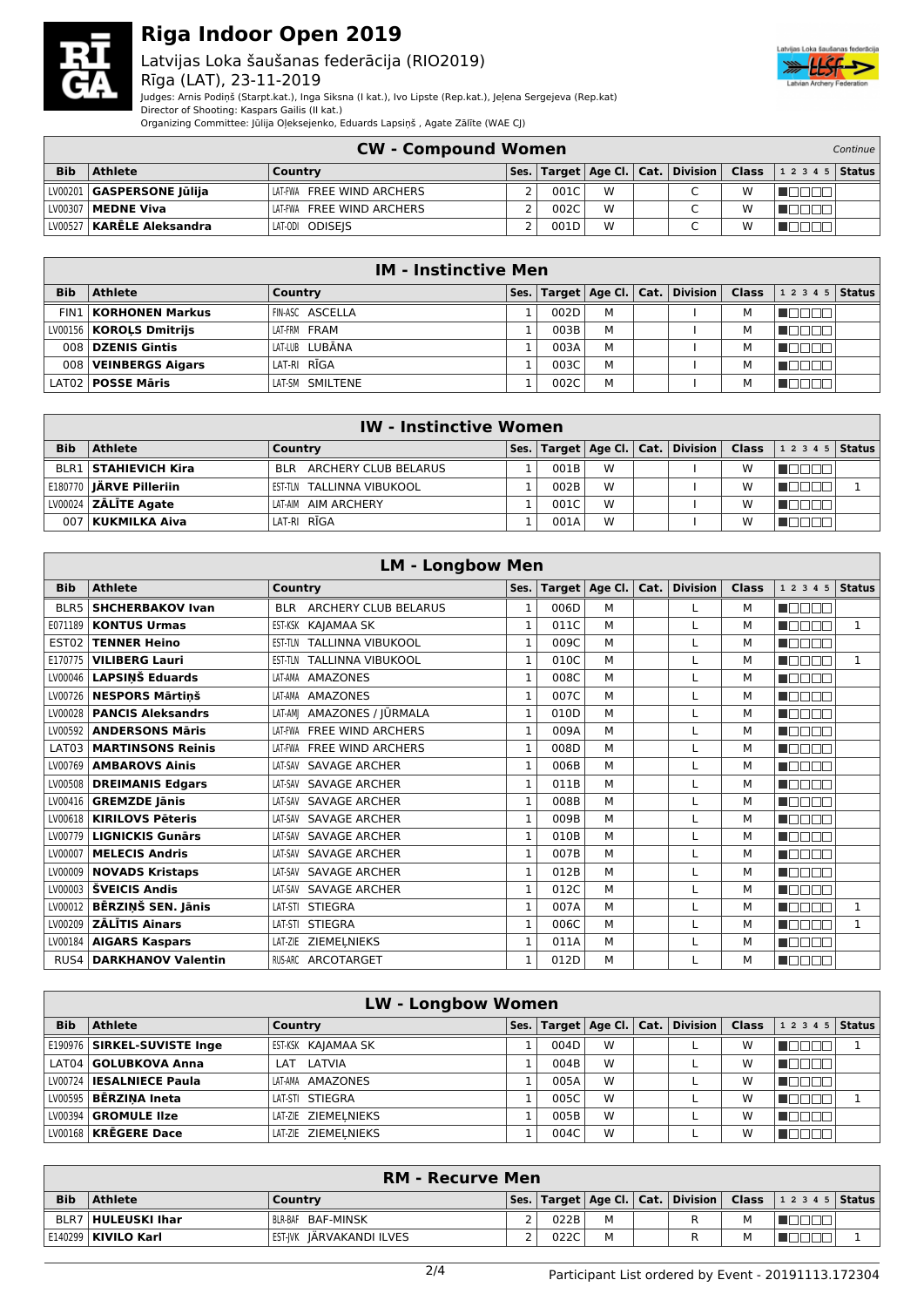

Latvijas Loka šaušanas federācija (RIO2019) Rīga (LAT), 23-11-2019



Judges: Arnis Podiņš (Starpt.kat.), Inga Siksna (I kat.), Ivo Lipste (Rep.kat.), Jeļena Sergejeva (Rep.kat)

Director of Shooting: Kaspars Gailis (II kat.)

Organizing Committee: Jūlija Oļeksejenko, Eduards Lapsiņš , Agate Zālīte (WAE CJ)

|                  |                              | <b>RM - Recurve Men</b>                |                |      |                  |      |                 |              |                | Continue      |
|------------------|------------------------------|----------------------------------------|----------------|------|------------------|------|-----------------|--------------|----------------|---------------|
| <b>Bib</b>       | <b>Athlete</b>               | Country                                | Ses.           |      | Target   Age Cl. | Cat. | <b>Division</b> | <b>Class</b> | 1 2 3 4 5      | <b>Status</b> |
| E040474          | <b>KAASIK Tanel</b>          | EST-KLV TALLINNA KALEV                 | $\overline{2}$ | 021C | M                |      | R               | M            | MA MARIT       | 1             |
| E190973          | <b>IKKO Jevgeni</b>          | EST-KSK KAJAMAA SK                     | $\overline{2}$ | 018B | M                |      | $\mathsf{R}$    | М            | n de an        | $\mathbf{1}$  |
| E011194          | OJAMÄE Pearu Jakob           | <b>NS ARCHERY</b><br>EST-NSAC          | $\overline{2}$ | 020D | M                |      | $\mathsf{R}$    | М            | <b>RANDA</b>   | $\mathbf{1}$  |
| LTU0008          | <b>ANDRULIS Dominykas</b>    | KLAIPĖDOS LANKININKAI<br>KLL           | $\overline{2}$ | 019C | M                |      | $\mathsf{R}$    | М            | UN DE LI       |               |
| LTU0092          | <b>KAVALIAUSKAS Giedrius</b> | KLAIPĖDOS LANKININKAI<br>KLL           | $\overline{2}$ | 018D | M                |      | R               | м            | n je po po     |               |
| 009              | <b>KOČERGINS Jurijs</b>      | LAT<br>LATVIA                          | $\overline{2}$ | 016D | M                |      | R               | М            | TE E E E       |               |
| LV00697          | <b>CARONE Leonardo</b>       | LAT-AIM<br><b>AIM ARCHERY</b>          | $\overline{2}$ | 017A | M                |      | $\mathsf{R}$    | М            | TEEEE          |               |
| LV00715          | <b>KULTAEV Nikita</b>        | <b>AIM ARCHERY</b><br>LAT-AIM          | $\overline{2}$ | 013B | M                |      | $\mathsf{R}$    | М            | n an Din       |               |
| LV00517          | OZOLINŠ Kristaps             | <b>AIM ARCHERY</b><br>LAT-AIM          | $\overline{2}$ | 015A | M                |      | $\mathsf{R}$    | М            | N E E E E      |               |
| LV00677          | <b>PERCOVS Andrejs</b>       | <b>AIM ARCHERY</b><br>LAT-AIM          | $\overline{2}$ | 016A | M                |      | R               | М            | n de e e       |               |
| LV00436          | <b>SINNIKOVS Nikolajs</b>    | <b>AIM ARCHERY</b><br>LAT-AIM          | $\overline{2}$ | 014A | M                |      | R               | M            | TEEEE          |               |
| LV00323          | <b>BRUŽIS Jānis</b>          | LAT-AL ARCHERY LIEPĀJA                 | $\overline{2}$ | 014B | M                |      | R               | M            | n a seo        |               |
| LV00700          | <b>HMELEVSKIS Makss</b>      | LAT-AL ARCHERY LIEPĀIA                 | $\overline{2}$ | 013C | M                |      | R               | M            | <b>RADOR</b>   |               |
| LV00336          | SOLOVJOVS Vitālijs           | LAT-AL ARCHERY LIEPĀJA                 | $\overline{2}$ | 015B | M                |      | $\mathsf{R}$    | М            | n www.         |               |
| LV00718          | <b>AVSJUKOVS Andris</b>      | <b>AMAZONES</b><br>LAT-AMA             | $\overline{2}$ | 015D | M                |      | R               | M            | n de en        |               |
| LV00046          | <b>LAPSINŠ Eduards</b>       | <b>AMAZONES</b><br>LAT-AMA             | $\overline{2}$ | 016B | M                |      | $\mathsf{R}$    | M            | <b>RATTER</b>  |               |
| LV00182          | <b>MOROZKOV Samir</b>        | <b>AMAZONES</b><br>LAT-AMA             | $\overline{2}$ | 018A | M                |      | R               | М            | n e se         |               |
| LV00515          | RABKEVIČS Ivars              | <b>AMAZONES</b><br>LAT-AMA             | $\overline{2}$ | 017B | M                |      | R               | М            | n dia ai       |               |
| LV00325          | <b>KAZUSS Mark</b>           | AMAZONES / RĪGA<br>LAT-AMR             | $\overline{2}$ | 020A | M                |      | R               | M            | MO DE O        | $\mathbf{1}$  |
| LV00587          | <b>KONONOVS Glebs</b>        | AMAZONES / RĪGA<br>LAT-AMR             | $\overline{2}$ | 019A | M                |      | ${\sf R}$       | M            | <b>RADOR</b>   |               |
| LV00315          | <b>LUTERS Kaspars</b>        | <b>CURLAND</b><br>LAT-CUR              | $\overline{2}$ | 013D | M                |      | $\mathsf{R}$    | М            | N E E E E      |               |
| LV00561          | <b>FROLOVS Mihails</b>       | <b>FRAM</b><br>LAT-FRM                 | $\overline{2}$ | 017D | M                |      | R               | М            | n Els Els      |               |
| LV00567          | <b>KROTOVS Aleksejs</b>      | LAT-FRM FRAM                           | $\overline{2}$ | 018C | M                |      | R               | М            | n an an        |               |
| LV00792          | <b>SMELOV Philipp</b>        | LAT-FRM FRAM                           | $\overline{2}$ | 019B | M                |      | R               | м            | <b>RANDA</b>   |               |
| LV00286          | <b>BLĀZE Dāvis</b>           | <b>ODISEIS</b><br>LAT-ODI              | $\overline{2}$ | 016C | M                |      | $\mathsf{R}$    | М            | <b>RICHTIC</b> |               |
| LV00148          | <b>OPOLČENOVS Aleksejs</b>   | <b>ODISEIS</b><br>LAT-ODI              | $\overline{2}$ | 017C | M                |      | $\mathsf{R}$    | М            | n an an        |               |
| LV00300          | <b>ŠUKIS Armands</b>         | STIEGRA<br>LAT-STI                     | $\overline{2}$ | 014C | M                |      | $\mathsf{R}$    | М            | MON DO         |               |
| LV00629          | <b>SPAGIS Aigars</b>         | <b>TEBRAS LOKI</b><br>LAT-TEB          | $\overline{2}$ | 014D | M                |      | $\mathsf{R}$    | М            | n mmm          |               |
| LTU0104          | <b>KUZNECOVAS Dmitrijus</b>  | LANKININKU SPORTO KLUBAS<br><b>LSK</b> | 2              | 015C | M                |      | R               | М            | n an an        |               |
| POL3             | <b>KUCOWSKI Gawel</b>        | DRUKARZ WARSZAWA<br>POL-DRU            | $\overline{2}$ | 021D | M                |      | $\mathsf{R}$    | М            | n je je je     |               |
| POL <sub>2</sub> | <b>MICHALAK Maciej</b>       | DRUKARZ WARSZAWA<br>POL-DRU            | $\overline{2}$ | 020B | M                |      | R               | M            | n Els Els      |               |
|                  | POL1   MICHALAK Slawomir     | POL-ROK ROKIS RADZYMIN                 | $\overline{2}$ | 019D | M                |      | ${\sf R}$       | M            | <b>RATION</b>  |               |
|                  | RUS1   KOZLOV Sergei         | RUS-DYN DYNAMO                         | $\overline{2}$ | 021B | M                |      | ${\sf R}$       | M            | N E E E E      |               |
| RUS3             | <b>MARKOV Maxim</b>          | <b>DYNAMO</b><br>RUS-DYN               | $\overline{2}$ | 020C | M                |      | R               | М            | n an an        |               |
| RUS <sub>2</sub> | <b>KOMAROV Andrey</b>        | RUS-L21 LUCH21                         | $\overline{2}$ | 022A | M                |      | R               | М            | M E E E E      |               |

|            | <b>RW - Recurve Women</b>        |                                       |                |      |                  |      |                 |              |           |              |  |  |  |
|------------|----------------------------------|---------------------------------------|----------------|------|------------------|------|-----------------|--------------|-----------|--------------|--|--|--|
| <b>Bib</b> | <b>Athlete</b>                   | Country                               | Ses.           |      | Target   Age Cl. | Cat. | <b>Division</b> | <b>Class</b> | 1 2 3 4 5 | Status       |  |  |  |
| E100800    | <b>LILIENTHAL Triinu</b>         | EST-IVK JÄRVAKANDI ILVES              | 2              | 010D | W                |      | R               | W            | MOOO O    | 1            |  |  |  |
| E011001    | <b>MAREMÄE Anete</b>             | TARTU VK / TARTU VALLA SK<br>EST-TVK2 | $\overline{2}$ | 012C | W                |      | R               | W            | n Oo Oo   | $\mathbf{1}$ |  |  |  |
| LTU0007    | <b>ANDRULIENĖ Vika</b>           | KLAIPĖDOS LANKININKAI<br><b>KLL</b>   | 2              | 011D | W                |      | R               | W            | n do do   |              |  |  |  |
|            | LV00433   <b>JANVĀRE Laura</b>   | LAT-AL ARCHERY LIEPĀJA                | 2              | 011C | W                |      | R               | W            | Maaaa     |              |  |  |  |
| LV00088    | <b>DENISENOKA Līga Ilona</b>     | AMAZONES<br>LAT-AMA                   | 2              | 013A | W                |      | R               | W            | n Bele    |              |  |  |  |
| 006        | <b>MIHAILOVA Anna</b>            | AMAZONES<br>LAT-AMA                   | 2              | 009A | W                |      | R               | W            | n Oo Oo   |              |  |  |  |
| LV00559    | <b>MKRJANA Karine</b>            | LAT-AMA AMAZONES                      | 2              | 012D | W                |      | R               | W            | n a seo   |              |  |  |  |
| LV00786    | <b>PAVASARE Inese</b>            | LAT-AMA AMAZONES                      | 2              | 010A | W                |      | R               | W            | man an    |              |  |  |  |
| LV00729    | RODINA Patrīcija Tīna            | AMAZONES<br>LAT-AMA                   | 2              | 011A | W                |      | R               | W            | n Beela   |              |  |  |  |
| LV00231    | SIKSNA Evija                     | AMAZONES<br>LAT-AMA                   | 2              | 012A | W                |      | R               | W            | n da a a  |              |  |  |  |
| LV00037    | <b>KREICBERGA Anete</b>          | AMAZONES / JŪRMALA<br>LAT-AMI         | 2              | 010B | W                |      | R               | W            | HOOOO     |              |  |  |  |
| LV00524    | <b>SKELTONA Maija</b>            | LAT-AM  AMAZONES / JŪRMALA            | 2              | 009B | W                |      | R               | W            | MODE 8    |              |  |  |  |
| LV00143    | <b>KONONOVA Jelena</b>           | LAT-AMR AMAZONES / RĪGA               | 2              | 011B | W                |      | R               | W            | ME E E E  |              |  |  |  |
| LV00134    | <b>MATVEJEVA Rimma</b>           | LAT-AMR AMAZONES / RĪGA               | 2              | 012B | W                |      | R               | W            | MA DE E   |              |  |  |  |
| LV00560    | <b>FROLOVA Karolina</b>          | LAT-FRM FRAM                          | 2              | 009C | W                |      | R               | W            | n do do   |              |  |  |  |
| LV00650    | SPĀGE Madara                     | LAT-LIN LINDALES UGUNS                | 2              | 010C | W                |      | R               | W            | Maaaa     |              |  |  |  |
|            | LV00651   TRINKŪNA Kintija Laima | LAT-LIN LINDALES UGUNS                | 2              | 009D | W                |      | R               | W            | MOOOC     |              |  |  |  |